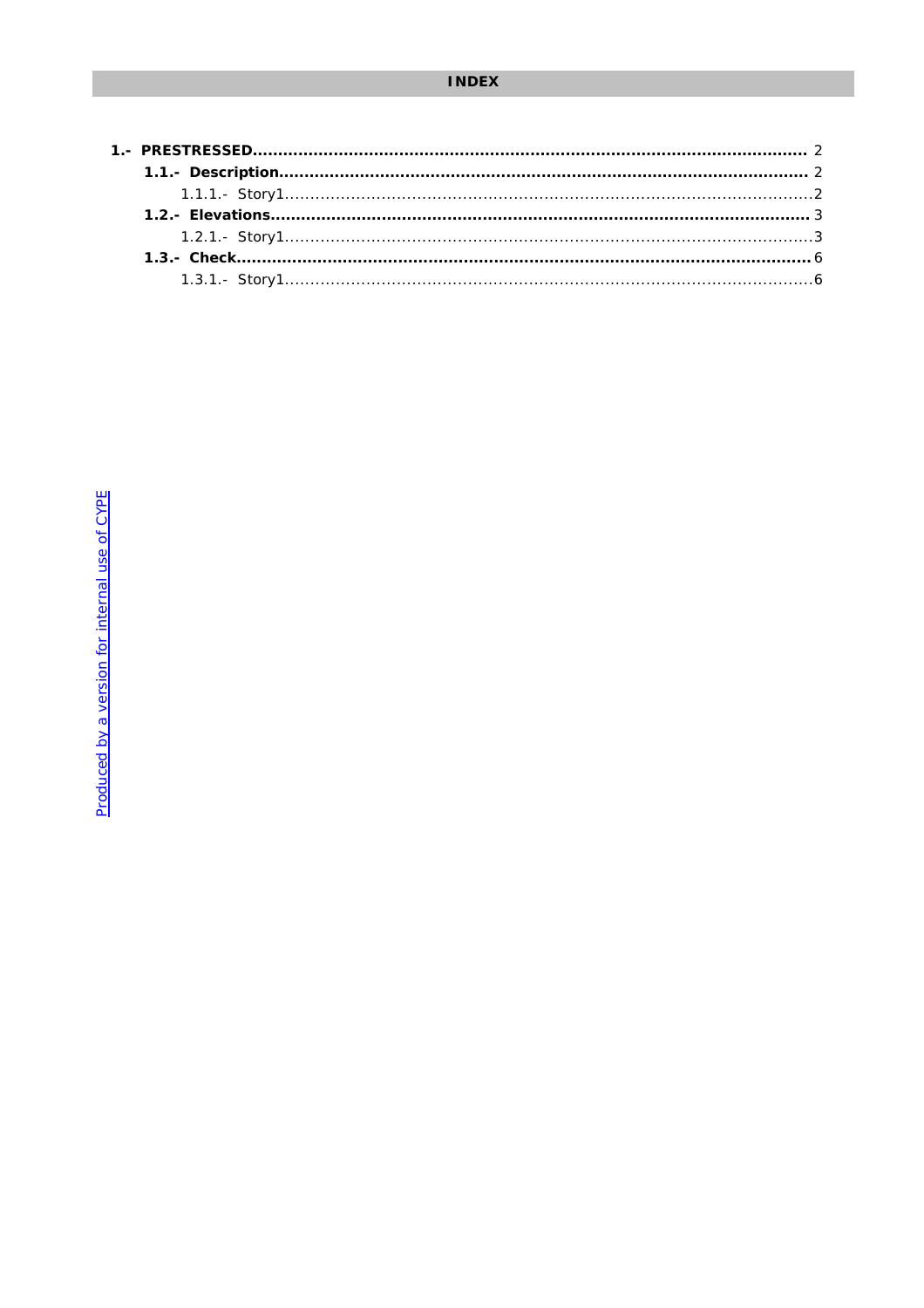

## **1.- PRESTRESSED**

### **1.1.- Description**

#### **1.1.1.- Story1**

| Tendons (Story1)                                             |                                           |            |                                             |                          |       |
|--------------------------------------------------------------|-------------------------------------------|------------|---------------------------------------------|--------------------------|-------|
| Tendon                                                       | Section                                   | Properties | Load                                        | Loss                     | Check |
| 1                                                            | $3 \times 0.15$ in <sup>2</sup> (Adhered) | A416Gr250  | PT Transferencia/PT final<br>200 ksi (Both) | 30 ksi (I)<br>20 ksi (L) | 0k    |
| $\overline{2}$                                               | $3 \times 0.15$ in <sup>2</sup> (Adhered) | A416Gr250  | PT Transferencia/PT final<br>200 ksi (Both) | 30 ksi (I)<br>20 ksi (L) | Ok    |
| 3                                                            | $3 \times 0.15$ in <sup>2</sup> (Adhered) | A416Gr250  | PT Transferencia/PT final<br>200 ksi (Both) | 30 ksi (I)<br>20 ksi (L) | Ok    |
| 4                                                            | $3 \times 0.15$ in <sup>2</sup> (Adhered) | A416Gr250  | PT Transferencia/PT final<br>200 ksi (Both) | 30 ksi (I)<br>20 ksi (L) | Ok    |
| CYPE<br>5                                                    | $3 \times 0.15$ in <sup>2</sup> (Adhered) | A416Gr250  | PT Transferencia/PT final<br>200 ksi (Both) | 30 ksi (I)<br>20 ksi (L) | Ok    |
| $\overline{7}$                                               | $3 \times 0.15$ in <sup>2</sup> (Adhered) | A416Gr250  | PT Transferencia/PT final<br>200 ksi (Both) | 30 ksi (I)<br>20 ksi (L) | Ok    |
| P <mark>roduced by a version for internal use of</mark><br>8 | $3 \times 0.15$ in <sup>2</sup> (Adhered) | A416Gr250  | PT Transferencia/PT final<br>200 ksi (Both) | 30 ksi (I)<br>20 ksi (L) | Ok    |
| 9                                                            | $3 \times 0.15$ in <sup>2</sup> (Adhered) | A416Gr250  | PT Transferencia/PT final<br>200 ksi (Both) | 30 ksi (I)<br>20 ksi (L) | Ok    |
| 10                                                           | $3 \times 0.15$ in <sup>2</sup> (Adhered) | A416Gr250  | PT Transferencia/PT final<br>200 ksi (Both) | 30 ksi (I)<br>20 ksi (L) | Ok    |
| 11                                                           | $3 \times 0.15$ in <sup>2</sup> (Adhered) | A416Gr250  | PT Transferencia/PT final<br>200 ksi (Both) | 30 ksi (I)<br>20 ksi (L) | Ok    |
| 12                                                           | $3 \times 0.15$ in <sup>2</sup> (Adhered) | A416Gr250  | PT Transferencia/PT final<br>200 ksi (Both) | 30 ksi (I)<br>20 ksi (L) | Ok    |
| 13                                                           | $3 \times 0.15$ in <sup>2</sup> (Adhered) | A416Gr250  | PT Transferencia/PT final<br>200 ksi (Both) | 30 ksi (I)<br>20 ksi (L) | Ok    |
| 14                                                           | $3 \times 0.15$ in <sup>2</sup> (Adhered) | A416Gr250  | PT Transferencia/PT final<br>200 ksi (Both) | 30 ksi (I)<br>20 ksi (L) | Ok    |
| 16                                                           | $3 \times 0.15$ in <sup>2</sup> (Adhered) | A416Gr250  | PT Transferencia/PT final<br>200 ksi (Both) | 30 ksi (I)<br>20 ksi (L) | Ok    |
| 17                                                           | $3 \times 0.15$ in <sup>2</sup> (Adhered) | A416Gr250  | PT Transferencia/PT final<br>200 ksi (Both) | 30 ksi (I)<br>20 ksi (L) | Ok    |
| 18                                                           | $3 \times 0.15$ in <sup>2</sup> (Adhered) | A416Gr250  | PT Transferencia/PT final<br>200 ksi (Both) | 30 ksi (I)<br>20 ksi (L) | Ok    |
| 19                                                           | $3 \times 0.15$ in <sup>2</sup> (Adhered) | A416Gr250  | PT Transferencia/PT final<br>200 ksi (Both) | 30 ksi (I)<br>20 ksi (L) | Ok    |
| 20                                                           | $3 \times 0.15$ in <sup>2</sup> (Adhered) | A416Gr250  | PT Transferencia/PT final<br>200 ksi (Both) | 30 ksi (I)<br>20 ksi (L) | Ok    |
| 22                                                           | $3 \times 0.15$ in <sup>2</sup> (Adhered) | A416Gr250  | PT Transferencia/PT final<br>200 ksi (Both) | 30 ksi (I)<br>20 ksi (L) | Ok    |
| 23                                                           | $3 \times 0.15$ in <sup>2</sup> (Adhered) | A416Gr250  | PT Transferencia/PT final<br>200 ksi (Both) | 30 ksi (I)<br>20 ksi (L) | Ok    |
| 24                                                           | $3 \times 0.15$ in <sup>2</sup> (Adhered) | A416Gr250  | PT Transferencia/PT final<br>200 ksi (Both) | 30 ksi (I)<br>20 ksi (L) | Ok    |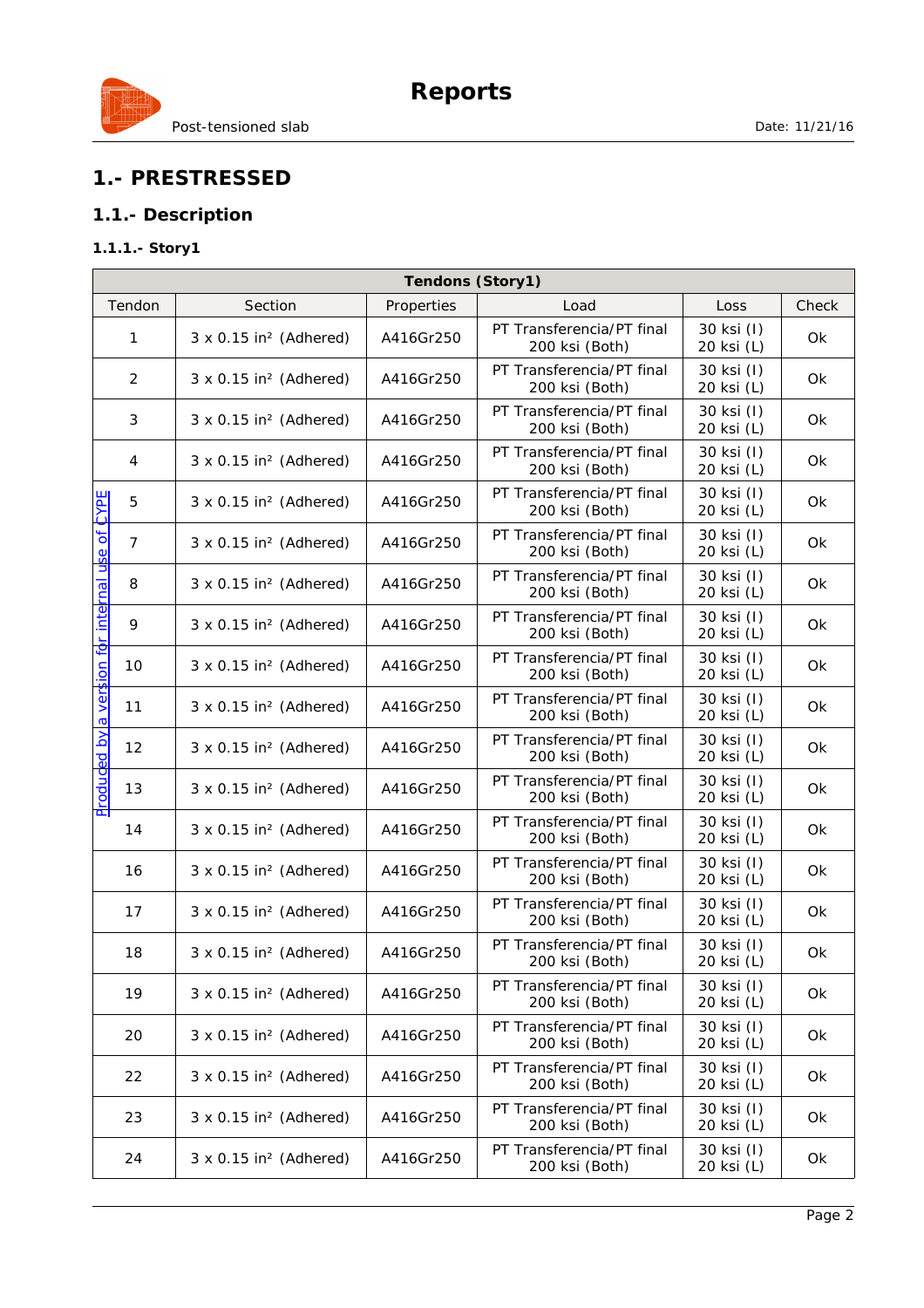



| Post-tensioned slab |  |
|---------------------|--|
|                     |  |

| Tendons (Story1)                    |                                           |            |                                             |                          |           |
|-------------------------------------|-------------------------------------------|------------|---------------------------------------------|--------------------------|-----------|
| Tendon                              | Section                                   | Properties | Load                                        | Loss                     | Check     |
| 25                                  | $3 \times 0.15$ in <sup>2</sup> (Adhered) | A416Gr250  | PT Transferencia/PT final<br>200 ksi (Both) | 30 ksi (I)<br>20 ksi (L) | <b>Ok</b> |
| 26                                  | $3 \times 0.15$ in <sup>2</sup> (Adhered) | A416Gr250  | PT Transferencia/PT final<br>200 ksi (Both) | 30 ksi (I)<br>20 ksi (L) | <b>Ok</b> |
| 27                                  | $3 \times 0.15$ in <sup>2</sup> (Adhered) | A416Gr250  | PT Transferencia/PT final<br>200 ksi (Both) | 30 ksi (I)<br>20 ksi (L) | 0k        |
| 28                                  | $3 \times 0.15$ in <sup>2</sup> (Adhered) | A416Gr250  | PT Transferencia/PT final<br>200 ksi (Both) | 30 ksi (I)<br>20 ksi (L) | Ok        |
| 29                                  | $3 \times 0.15$ in <sup>2</sup> (Adhered) | A416Gr250  | PT Transferencia/PT final<br>200 ksi (Both) | 30 ksi (I)<br>20 ksi (L) | Ok        |
| 30                                  | $3 \times 0.15$ in <sup>2</sup> (Adhered) | A416Gr250  | PT Transferencia/PT final<br>200 ksi (Both) | 30 ksi (I)<br>20 ksi (L) | <b>Ok</b> |
| 31                                  | $3 \times 0.15$ in <sup>2</sup> (Adhered) | A416Gr250  | PT Transferencia/PT final<br>200 ksi (Both) | 30 ksi (I)<br>20 ksi (L) | Ok        |
| <b>CYPE</b><br>32                   | $3 \times 0.15$ in <sup>2</sup> (Adhered) | A416Gr250  | PT Transferencia/PT final<br>200 ksi (Both) | 30 ksi (I)<br>20 ksi (L) | Ok        |
| 33                                  | $3 \times 0.15$ in <sup>2</sup> (Adhered) | A416Gr250  | PT Transferencia/PT final<br>200 ksi (Both) | 30 ksi (I)<br>20 ksi (L) | <b>Ok</b> |
| 34                                  | $3 \times 0.15$ in <sup>2</sup> (Adhered) | A416Gr250  | PT Transferencia/PT final<br>200 ksi (Both) | 30 ksi (I)<br>20 ksi (L) | 0k        |
| 35                                  | $3 \times 0.15$ in <sup>2</sup> (Adhered) | A416Gr250  | PT Transferencia/PT final<br>200 ksi (Both) | 30 ksi (I)<br>20 ksi (L) | <b>Ok</b> |
| a version for internal use of<br>36 | $3 \times 0.15$ in <sup>2</sup> (Adhered) | A416Gr250  | PT Transferencia/PT final<br>200 ksi (Both) | 30 ksi (I)<br>20 ksi (L) | <b>Ok</b> |
| 37                                  | $3 \times 0.15$ in <sup>2</sup> (Adhered) | A416Gr250  | PT Transferencia/PT final<br>200 ksi (Both) | 30 ksi (I)<br>20 ksi (L) | <b>Ok</b> |
| Produced by<br>40                   | $3 \times 0.15$ in <sup>2</sup> (Adhered) | A416Gr250  | PT Transferencia/PT final<br>200 ksi (Both) | 30 ksi (I)<br>20 ksi (L) | <b>Ok</b> |
| 41                                  | $3 \times 0.15$ in <sup>2</sup> (Adhered) | A416Gr250  | PT Transferencia/PT final<br>200 ksi (Both) | 30 ksi (I)<br>20 ksi (L) | Ok        |
| 42                                  | $3 \times 0.15$ in <sup>2</sup> (Adhered) | A416Gr250  | PT Transferencia/PT final<br>200 ksi (Both) | 30 ksi (I)<br>20 ksi (L) | 0k        |

## **1.2.- Elevations**

**1.2.1.- Story1**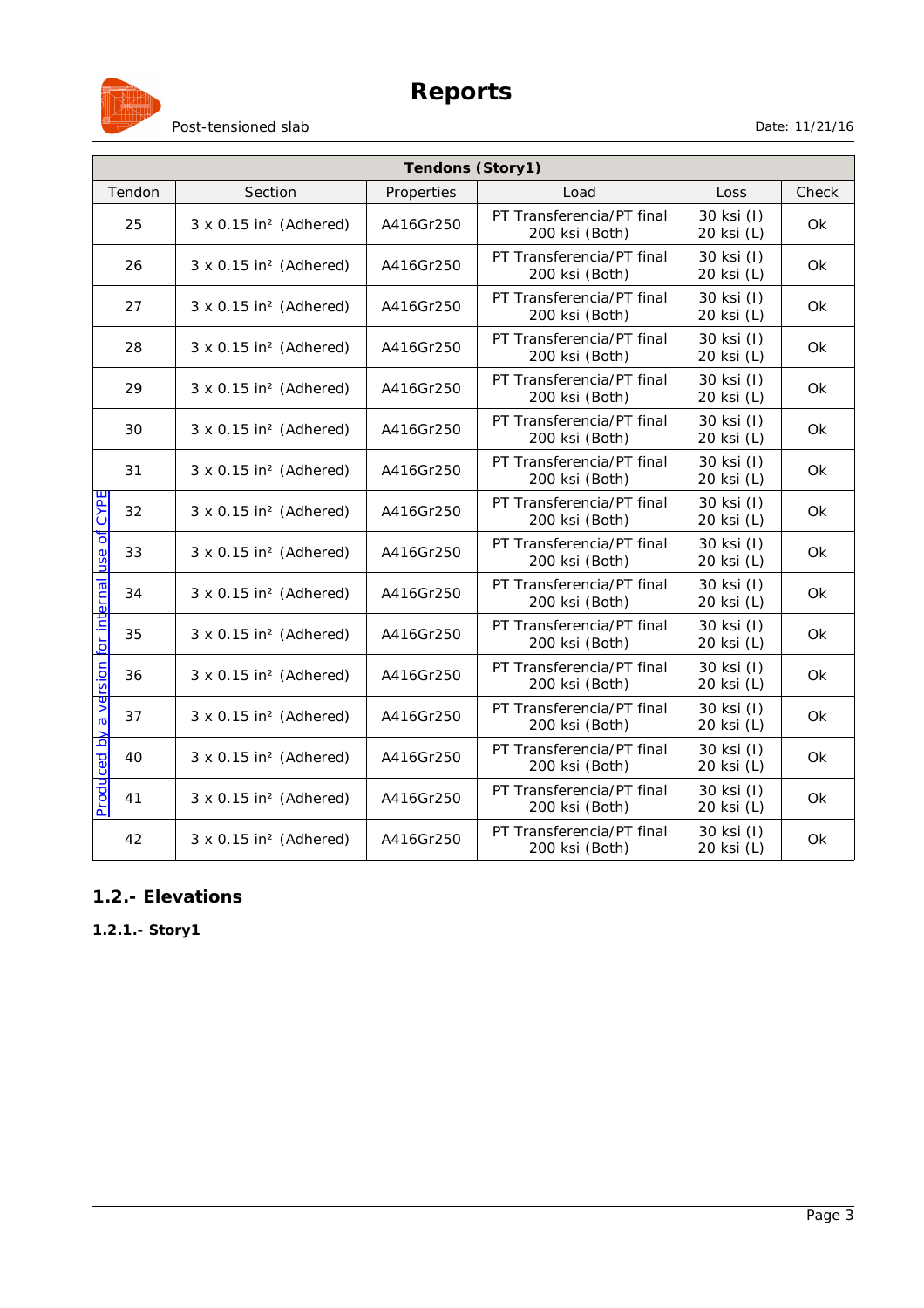

| Elevation (Story1)                                                                                    |              |                        |                |                     |  |  |
|-------------------------------------------------------------------------------------------------------|--------------|------------------------|----------------|---------------------|--|--|
| Tendons                                                                                               | Span         | Type                   | Parameter      | Value               |  |  |
| 1, 2, 3, 5, 9, 10, 11, 12, 13, 14, 16, 17, 19, 20,<br>23, 24, 25, 26, 27, 28, 31, 32, 33, 34, 35, 36, | $\mathbf{1}$ |                        | L              | 49.83 ft            |  |  |
| 37, 41 and 42                                                                                         |              | А2<br>Α1               | A1             | 4.98 ft             |  |  |
|                                                                                                       |              | <b>B1</b><br>B2        | A2             | 4.98 ft             |  |  |
|                                                                                                       | X            | <b>B3</b>              | X1             | 24.92 ft            |  |  |
|                                                                                                       |              |                        | <b>B1</b>      | 5 in                |  |  |
|                                                                                                       |              | Г                      | B <sub>2</sub> | 5 <sub>in</sub>     |  |  |
|                                                                                                       |              | Parabola               | B <sub>3</sub> | 1 in                |  |  |
| $\sqrt{4}$                                                                                            | $\mathbf{1}$ |                        | L              | 63 ft               |  |  |
|                                                                                                       |              | А2                     | A1             | $6.3$ ft            |  |  |
|                                                                                                       |              | <b>B1</b><br><b>B2</b> | A2             | $6.3$ ft            |  |  |
|                                                                                                       |              | <b>B3</b>              | X1             | 31.5 ft             |  |  |
|                                                                                                       |              | X                      | <b>B1</b>      | 5 in                |  |  |
|                                                                                                       |              | L                      | B <sub>2</sub> | 5 <sub>in</sub>     |  |  |
|                                                                                                       |              | Parabola               | B <sub>3</sub> | 1 in                |  |  |
| $\overline{7}$                                                                                        | $\mathbf{1}$ |                        | L              | 30 ft               |  |  |
|                                                                                                       |              | А2                     | A <sub>1</sub> | 3 ft                |  |  |
|                                                                                                       |              | <b>B1</b><br><b>B2</b> | A2             | 3 ft                |  |  |
| <u>Produced by a version for internal use of CYPE</u>                                                 |              | <b>B3</b>              | X1             | $15$ ft             |  |  |
|                                                                                                       |              | X                      | <b>B1</b>      | 5 in                |  |  |
|                                                                                                       |              | L                      | B <sub>2</sub> | 5 <sub>in</sub>     |  |  |
|                                                                                                       |              | Parabola               | B <sub>3</sub> | 1 in                |  |  |
| $\,8\,$                                                                                               | $\mathbf{1}$ |                        | L              | 25.5 ft             |  |  |
|                                                                                                       |              | A2<br>Α1               | A1             | $2.55$ ft           |  |  |
|                                                                                                       |              | <b>B1</b><br><b>B2</b> | A2             | $2.55\ \mathrm{ft}$ |  |  |
|                                                                                                       |              | <b>B3</b>              | X1             | 12.75 ft            |  |  |
|                                                                                                       |              | $\mathsf{x}$           | <b>B1</b>      | 5 in                |  |  |
|                                                                                                       |              | L                      | B <sub>2</sub> | 5 <sub>in</sub>     |  |  |
|                                                                                                       |              | Parabola               | B <sub>3</sub> | 1 in                |  |  |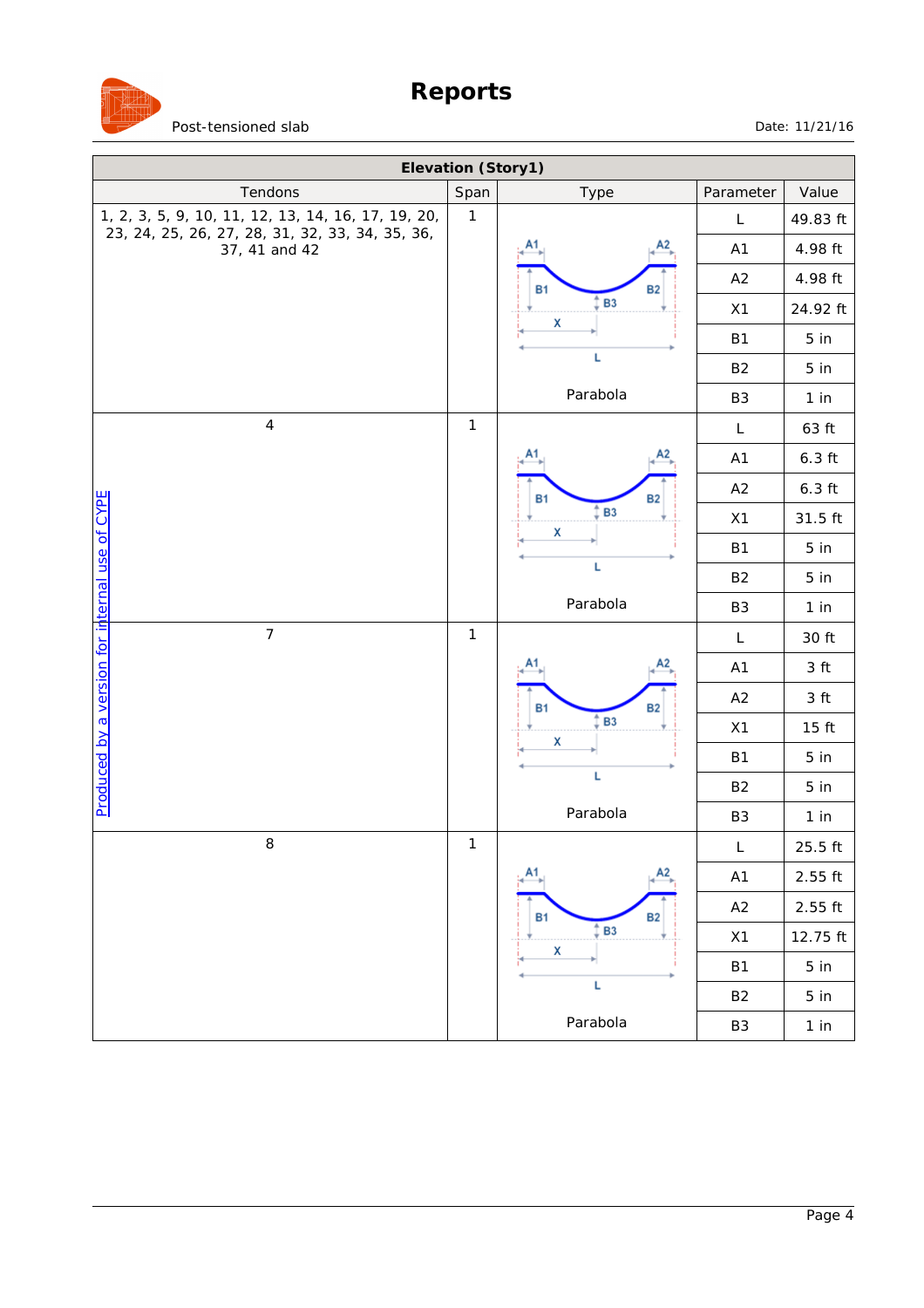

| Elevation (Story1)                             |                  |                                              |                   |                 |  |
|------------------------------------------------|------------------|----------------------------------------------|-------------------|-----------------|--|
| Tendons                                        | Span<br>Type     |                                              |                   | Value           |  |
| 18                                             | $\mathbf{1}$     | $\mathsf L$                                  | 50 ft             |                 |  |
|                                                |                  |                                              | A1                | $5$ ft          |  |
|                                                |                  | <b>B1</b><br><b>B2</b>                       | A2                | 5 <sub>ft</sub> |  |
|                                                |                  | B <sub>3</sub><br>X                          | X1                | 25 ft           |  |
|                                                |                  |                                              | <b>B1</b>         | 5 in            |  |
|                                                |                  | L                                            | <b>B2</b>         | 5 in            |  |
|                                                |                  | Parabola                                     | B <sub>3</sub>    | 1 in            |  |
| 22                                             | $\mathbf{1}$     |                                              | $\mathsf L$       | 75 ft           |  |
|                                                |                  |                                              | A1                | 7.5 ft          |  |
|                                                | <b>B1</b>        | <b>B2</b>                                    | A2                | 7.5 ft          |  |
|                                                |                  | <b>B3</b><br>X                               | X1                | 37.5 ft         |  |
|                                                |                  |                                              | <b>B1</b>         | 5 in            |  |
|                                                |                  | L                                            | <b>B2</b>         | 5 in            |  |
| Produced by a version for internal use of CYPE | Reverse parabola | B <sub>3</sub>                               | 1 in              |                 |  |
| 29                                             | $\mathbf{1}$     |                                              | $\mathsf L$       | $25.5$ ft       |  |
|                                                |                  |                                              | A1                | $2.55$ ft       |  |
|                                                |                  | <b>B1</b><br><b>B2</b>                       | A2                | $2.55$ ft       |  |
|                                                |                  | B <sub>3</sub><br>X<br>L<br>Reverse parabola | X1                | 12.75 ft        |  |
|                                                |                  |                                              | <b>B1</b>         | 5 in            |  |
|                                                |                  |                                              | <b>B2</b>         | 5 in            |  |
|                                                |                  |                                              | B <sub>3</sub>    | 1 in            |  |
| 30                                             | $\mathbf{1}$     |                                              | $\mathsf{L}$      | $26.5$ ft       |  |
|                                                |                  | А2                                           | A1                | $2.65$ ft       |  |
|                                                |                  | <b>B1</b><br><b>B2</b>                       | A2                | $2.65$ ft       |  |
|                                                |                  | <b>B3</b><br>X                               | $\boldsymbol{X1}$ | 13.25 ft        |  |
|                                                |                  |                                              | <b>B1</b>         | 5 in            |  |
|                                                |                  | L                                            | <b>B2</b>         | 5 in            |  |
|                                                |                  | Reverse parabola                             | B3                | $1$ in          |  |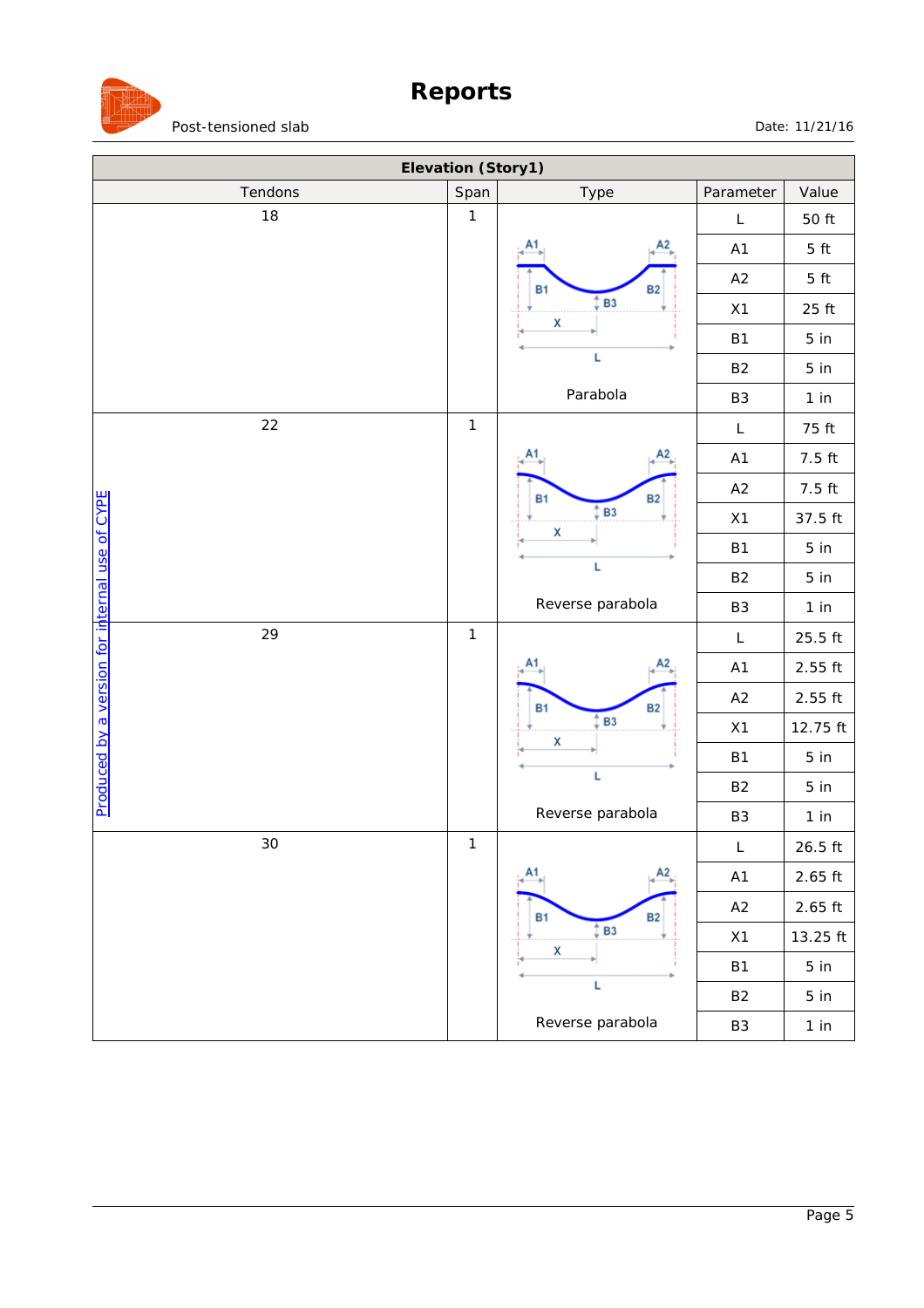# **Reports**



Post-tensioned slab Date: 11/21/16

| Elevation (Story1) |                        |                  |                |                 |  |
|--------------------|------------------------|------------------|----------------|-----------------|--|
| Tendons            | Span                   | Type             | Parameter      | Value           |  |
| 40                 | 1                      |                  | L              | 32 ft           |  |
|                    |                        | A2<br><b>A</b>   | A1             | $3.2$ ft        |  |
|                    | <b>B1</b><br><b>B2</b> | A2               | $3.2$ ft       |                 |  |
|                    |                        | <b>B3</b><br>x   | X1             | 16 ft           |  |
|                    |                        |                  | <b>B1</b>      | 5 <sub>in</sub> |  |
|                    |                        |                  | <b>B2</b>      | $5$ in          |  |
|                    |                        | Reverse parabola | B <sub>3</sub> | $1$ in          |  |

#### **1.3.- Check**

# **1.3.1.- Story1**

| Ĕ     | Tendon summary (Tendon 1 - Story1)                                                                                                                                     |              |                     |  |  |  |  |  |
|-------|------------------------------------------------------------------------------------------------------------------------------------------------------------------------|--------------|---------------------|--|--|--|--|--|
|       | Checks                                                                                                                                                                 | ACI 318-11   | <b>Status</b>       |  |  |  |  |  |
|       | Bermissible stresses in prestressing steel                                                                                                                             |              |                     |  |  |  |  |  |
|       | <b>PDue to prestressing steel jacking force</b>                                                                                                                        | 18.5.1(a)    | 1.000               |  |  |  |  |  |
|       | $P_0 \le 0.94 f_{\text{ov}}$                                                                                                                                           |              | $200 \le 211.5$ ksi |  |  |  |  |  |
|       |                                                                                                                                                                        |              | 200 ≤ 200 ksi       |  |  |  |  |  |
|       |                                                                                                                                                                        | $18.5.1$ (b) | 0.971               |  |  |  |  |  |
|       | $P_0 \le 0.80 f_{pu}$<br>$\begin{cases}\n\frac{C}{50}\n\end{cases}$ At anchorage devices and couplers, immediately after force transfer<br>$P_{anc,i} \le 0.74 f_{nu}$ |              | $170 \le 175$ ksi   |  |  |  |  |  |
|       | $P_{anc, f} \le 0.74 f_{pu}$                                                                                                                                           |              | 170 ≤ 175 ksi       |  |  |  |  |  |
|       |                                                                                                                                                                        |              |                     |  |  |  |  |  |
|       | Tendon summary (Tendon 2 - Story1)                                                                                                                                     |              |                     |  |  |  |  |  |
| duded | Checks                                                                                                                                                                 | ACI 318-11   | <b>Status</b>       |  |  |  |  |  |
|       | <b>Permissible stresses in prestressing steel</b>                                                                                                                      |              |                     |  |  |  |  |  |

| Tendon summary (Tendon 2 - Story1)                                    |              |                 |  |  |  |  |
|-----------------------------------------------------------------------|--------------|-----------------|--|--|--|--|
| <b>Checks</b>                                                         | ACI 318-11   | <b>Status</b>   |  |  |  |  |
| Permissible stresses in prestressing steel                            |              |                 |  |  |  |  |
| - Due to prestressing steel jacking force                             | 18.5.1(a)    | 1.000           |  |  |  |  |
| $P_0 \le 0.94 f_{\text{av}}$                                          |              | 200 ≤ 211.5 ksi |  |  |  |  |
| $P_0 \le 0.80 f_{\text{pu}}$                                          |              | 200 ≤ 200 ksi   |  |  |  |  |
| - At anchorage devices and couplers, immediately after force transfer | $18.5.1$ (b) | 0.971           |  |  |  |  |
| $P_{anc,i} \le 0.74 f_{nu}$                                           |              | 170 ≤ 175 ksi   |  |  |  |  |
| $P_{\text{anc. f}} \le 0.74 f_{\text{nu}}$                            |              | 170 ≤ 175 ksi   |  |  |  |  |

| Tendon summary (Tendon 3 - Story1)                                    |              |                   |  |  |  |
|-----------------------------------------------------------------------|--------------|-------------------|--|--|--|
| <b>Checks</b>                                                         | ACI 318-11   | <b>Status</b>     |  |  |  |
| Permissible stresses in prestressing steel                            |              |                   |  |  |  |
| - Due to prestressing steel jacking force                             | 18.5.1(a)    | 1.000             |  |  |  |
| $P_0 \le 0.94 f_{\text{av}}$                                          |              | 200 ≤ 211.5 ksi   |  |  |  |
| $P_0 \leq 0.80 f_{\text{out}}$                                        |              | $200 \le 200$ ksi |  |  |  |
| - At anchorage devices and couplers, immediately after force transfer | $18.5.1$ (b) | 0.971             |  |  |  |
| $P_{\text{anc, i}} \le 0.74 f_{\text{pu}}$                            |              | 170 ≤ 175 ksi     |  |  |  |
| $P_{\text{anc. f}} \le 0.74 f_{\text{nu}}$                            |              | 170 ≤ 175 ksi     |  |  |  |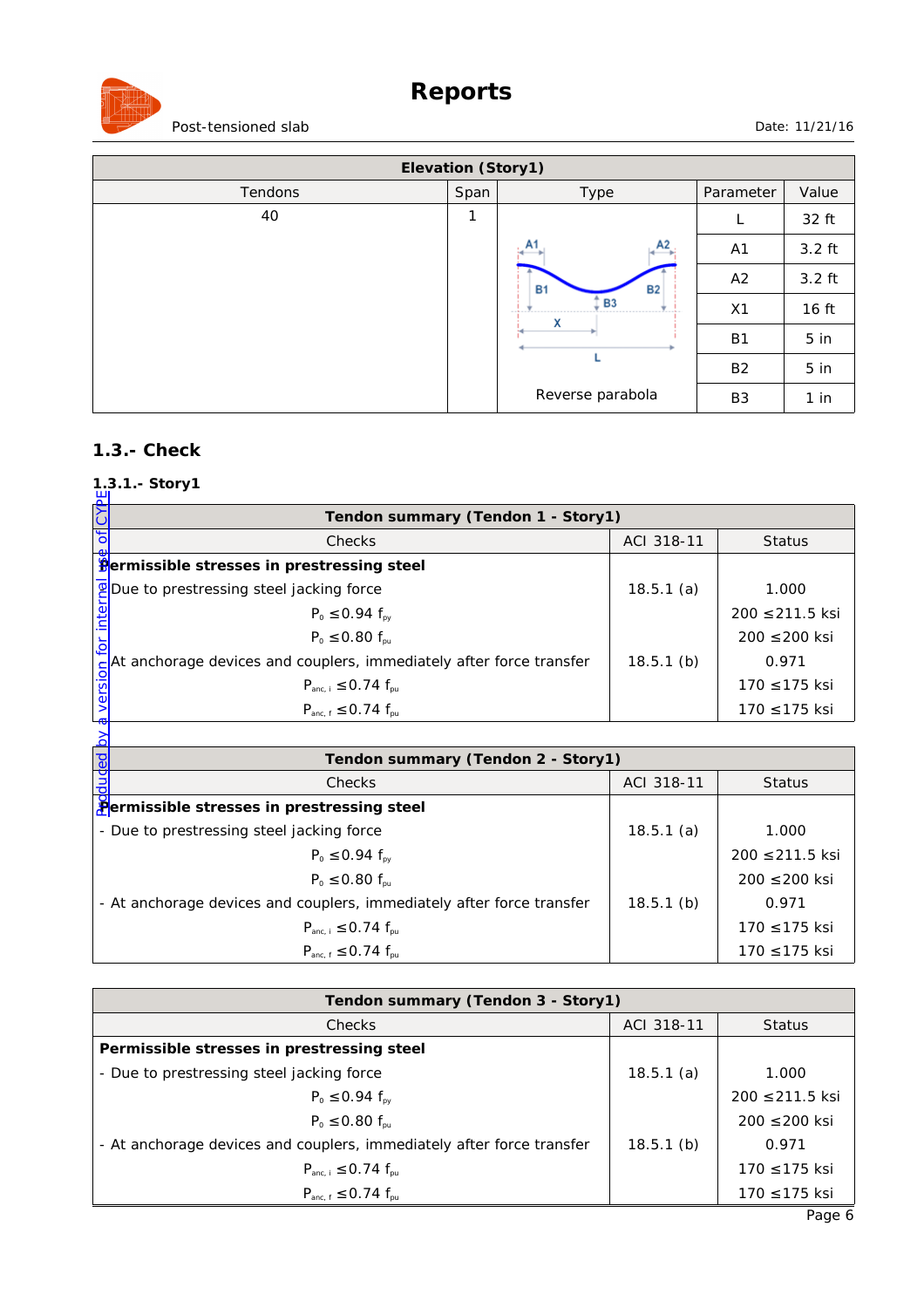

| Tendon summary (Tendon 4 - Story1)                                    |              |                   |  |  |  |
|-----------------------------------------------------------------------|--------------|-------------------|--|--|--|
| <b>Checks</b>                                                         | ACI 318-11   | <b>Status</b>     |  |  |  |
| Permissible stresses in prestressing steel                            |              |                   |  |  |  |
| - Due to prestressing steel jacking force                             | 18.5.1(a)    | 1.000             |  |  |  |
| $P_0 \le 0.94 f_{\text{av}}$                                          |              | 200 ≤ 211.5 ksi   |  |  |  |
| $P_0 \le 0.80 f_{\text{pu}}$                                          |              | $200 \le 200$ ksi |  |  |  |
| - At anchorage devices and couplers, immediately after force transfer | $18.5.1$ (b) | 0.971             |  |  |  |
| $P_{anc, i} \le 0.74 f_{pu}$                                          |              | $170 \le 175$ ksi |  |  |  |
| $P_{\text{anc. f}} \le 0.74 f_{\text{nu}}$                            |              | 170 ≤ 175 ksi     |  |  |  |

| Tendon summary (Tendon 5 - Story1)                                                |              |                   |  |  |  |  |
|-----------------------------------------------------------------------------------|--------------|-------------------|--|--|--|--|
| <b>Checks</b>                                                                     | ACI 318-11   | Status            |  |  |  |  |
| Permissible stresses in prestressing steel                                        |              |                   |  |  |  |  |
| - Due to prestressing steel jacking force                                         | 18.5.1(a)    | 1.000             |  |  |  |  |
| $P_0 \le 0.94 f_{\text{py}}$                                                      |              | 200 ≤ 211.5 ksi   |  |  |  |  |
| $P_0 \le 0.80 f_{\text{pu}}$                                                      |              | $200 \le 200$ ksi |  |  |  |  |
| $\mathcal{Q}$ At anchorage devices and couplers, immediately after force transfer | $18.5.1$ (b) | 0.971             |  |  |  |  |
| $P_{\text{anc, i}} \le 0.74 f_{\text{pu}}$                                        |              | $170 \le 175$ ksi |  |  |  |  |
| $P_{anc.f} \leq 0.74 f_{pu}$                                                      |              | 170 ≤ 175 ksi     |  |  |  |  |
|                                                                                   |              |                   |  |  |  |  |

| Ä        | $P_0 \le 0.94 f_{py}$                                                             |              | $200 \le 211.5$ ksi |
|----------|-----------------------------------------------------------------------------------|--------------|---------------------|
|          | $P_0 \leq 0.80 f_{\text{out}}$                                                    |              | $200 \le 200$ ksi   |
|          | %At anchorage devices and couplers, immediately after force transfer              | $18.5.1$ (b) | 0.971               |
| $\sigma$ | $P_{anc,i} \le 0.74 f_{nu}$                                                       |              | 170 ≤ 175 ksi       |
| interna  | $P_{anc.f} \leq 0.74 f_{pu}$                                                      |              | 170 ≤ 175 ksi       |
|          |                                                                                   |              |                     |
| ίō       | Tendon summary (Tendon 7 - Story1)                                                |              |                     |
|          | <b>Checks</b>                                                                     | ACI 318-11   | <b>Status</b>       |
|          | <b>Permissible stresses in prestressing steel</b>                                 |              |                     |
|          | <b>V</b> Due to prestressing steel jacking force                                  | 18.5.1(a)    | 1.000               |
| ರ        | $P_0 \le 0.94 f_{\text{ov}}$                                                      |              | 200 ≤ 211.5 ksi     |
|          | $P_0 \leq 0.80 f_{\text{nu}}$                                                     |              | 200 ≤ 200 ksi       |
|          | $\frac{1}{6}$ At anchorage devices and couplers, immediately after force transfer | $18.5.1$ (b) | 0.971               |
|          | $P_{anc,i} \le 0.74 f_{nu}$                                                       |              | 170 ≤ 175 ksi       |
|          | $P_{anc, f} \le 0.74 f_{pu}$                                                      |              | 170 ≤ 175 ksi       |

| Tendon summary (Tendon 8 - Story1)                                    |              |                     |
|-----------------------------------------------------------------------|--------------|---------------------|
| <b>Checks</b>                                                         | ACI 318-11   | <b>Status</b>       |
| Permissible stresses in prestressing steel                            |              |                     |
| - Due to prestressing steel jacking force                             | 18.5.1(a)    | 1.000               |
| $P_0 \le 0.94 f_{\text{av}}$                                          |              | $200 \le 211.5$ ksi |
| $P_0 \leq 0.80 f_{\text{pu}}$                                         |              | $200 \le 200$ ksi   |
| - At anchorage devices and couplers, immediately after force transfer | $18.5.1$ (b) | 0.971               |
| $P_{\text{anc. i}} \le 0.74 f_{\text{nu}}$                            |              | 170 ≤ 175 ksi       |
| $P_{\text{anc. f}} \le 0.74 f_{\text{nu}}$                            |              | 170 ≤ 175 ksi       |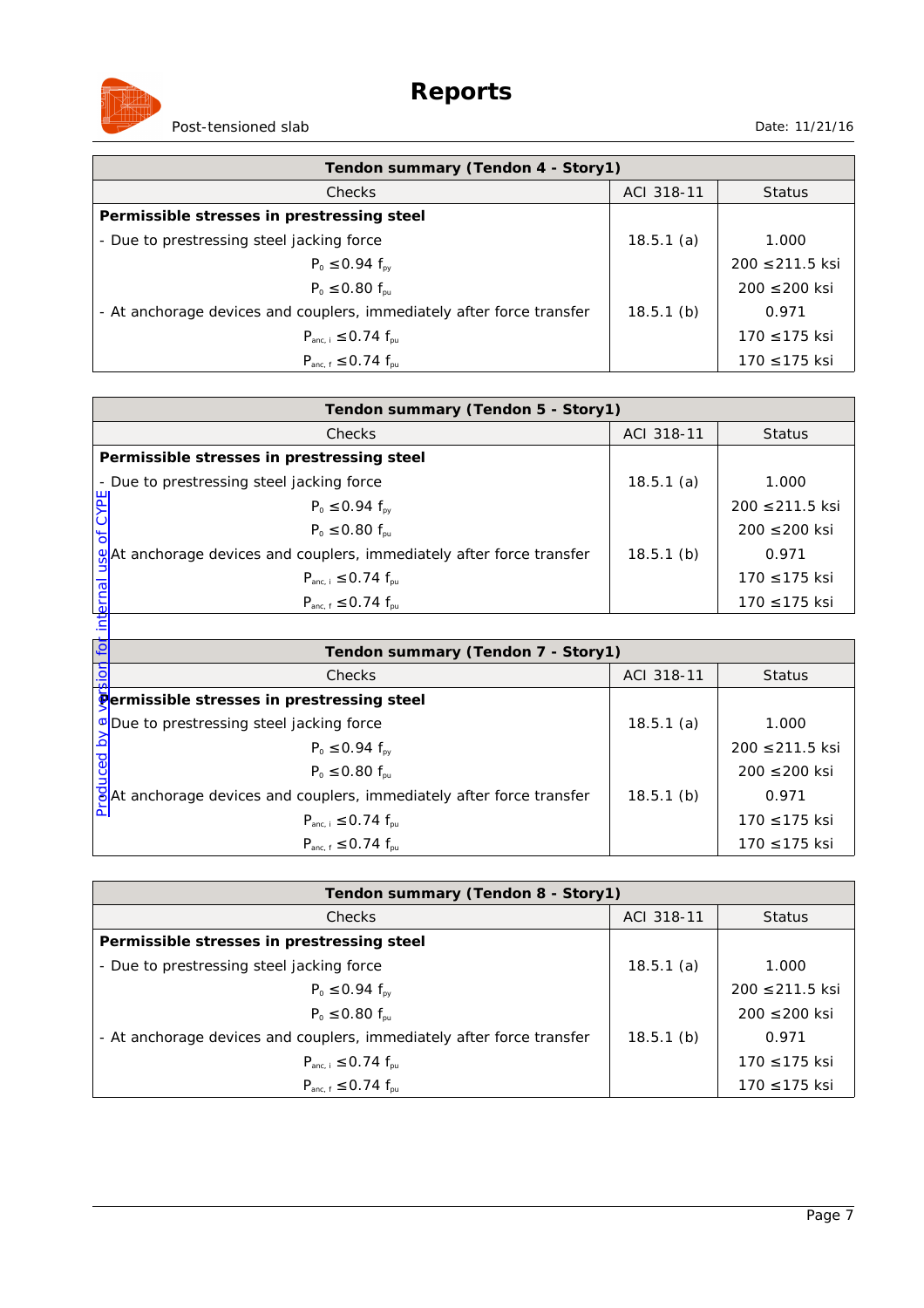

| Tendon summary (Tendon 9 - Story1)                                    |              |                   |
|-----------------------------------------------------------------------|--------------|-------------------|
| <b>Checks</b>                                                         | ACI 318-11   | <b>Status</b>     |
| Permissible stresses in prestressing steel                            |              |                   |
| - Due to prestressing steel jacking force                             | 18.5.1(a)    | 1.000             |
| $P_0 \le 0.94 f_{\text{av}}$                                          |              | 200 ≤ 211.5 ksi   |
| $P_0 \le 0.80 f_{\text{pu}}$                                          |              | $200 \le 200$ ksi |
| - At anchorage devices and couplers, immediately after force transfer | $18.5.1$ (b) | 0.971             |
| $P_{anc, i} \le 0.74 f_{pu}$                                          |              | $170 \le 175$ ksi |
| $P_{\text{anc. f}} \le 0.74 f_{\text{nu}}$                            |              | 170 ≤ 175 ksi     |

| Tendon summary (Tendon 10 - Story1)                                               |              |                   |  |
|-----------------------------------------------------------------------------------|--------------|-------------------|--|
| <b>Checks</b>                                                                     | ACI 318-11   | <b>Status</b>     |  |
| Permissible stresses in prestressing steel                                        |              |                   |  |
| - Due to prestressing steel jacking force                                         | 18.5.1(a)    | 1.000             |  |
| $P_0 \le 0.94 f_{\text{py}}$                                                      |              | 200 ≤ 211.5 ksi   |  |
| $P_0 \le 0.80 f_{\text{pu}}$                                                      |              | $200 \le 200$ ksi |  |
| $\mathcal{Q}$ At anchorage devices and couplers, immediately after force transfer | $18.5.1$ (b) | 0.971             |  |
| $P_{anc,i} \le 0.74 f_{nu}$                                                       |              | $170 \le 175$ ksi |  |
| $P_{anc.f} \leq 0.74 f_{pu}$                                                      |              | 170 ≤ 175 ksi     |  |
|                                                                                   |              |                   |  |

| Ä        | $P_0 \le 0.94 f_{py}$                                                             |              | $200 \le 211.5$ ksi |
|----------|-----------------------------------------------------------------------------------|--------------|---------------------|
|          | $P_0 \leq 0.80 f_{\text{out}}$                                                    |              | $200 \le 200$ ksi   |
|          | %At anchorage devices and couplers, immediately after force transfer              | $18.5.1$ (b) | 0.971               |
| $\sigma$ | $P_{anc,i} \le 0.74 f_{nu}$                                                       |              | 170 ≤ 175 ksi       |
| interna  | $P_{anc.f} \leq 0.74 f_{pu}$                                                      |              | 170 ≤ 175 ksi       |
|          |                                                                                   |              |                     |
| ίō       | Tendon summary (Tendon 11 - Story1)                                               |              |                     |
|          | <b>Checks</b>                                                                     | ACI 318-11   | <b>Status</b>       |
|          | <b>Permissible stresses in prestressing steel</b>                                 |              |                     |
|          | <b>V</b> Due to prestressing steel jacking force                                  | 18.5.1(a)    | 1.000               |
| ರ        | $P_0 \le 0.94 f_{\text{ov}}$                                                      |              | 200 ≤ 211.5 ksi     |
|          | $P_0 \leq 0.80 f_{\text{nu}}$                                                     |              | 200 ≤ 200 ksi       |
|          | $\frac{1}{2}$ At anchorage devices and couplers, immediately after force transfer | $18.5.1$ (b) | 0.971               |
|          | $P_{anc,i} \le 0.74 f_{nu}$                                                       |              | 170 ≤ 175 ksi       |
|          | $P_{anc, f} \le 0.74 f_{pu}$                                                      |              | 170 ≤ 175 ksi       |

| Tendon summary (Tendon 12 - Story1)                                   |              |                     |
|-----------------------------------------------------------------------|--------------|---------------------|
| <b>Checks</b>                                                         | ACI 318-11   | <b>Status</b>       |
| Permissible stresses in prestressing steel                            |              |                     |
| - Due to prestressing steel jacking force                             | 18.5.1(a)    | 1.000               |
| $P_0 \le 0.94 f_{\text{av}}$                                          |              | $200 \le 211.5$ ksi |
| $P_0 \leq 0.80 f_{\text{pu}}$                                         |              | $200 \le 200$ ksi   |
| - At anchorage devices and couplers, immediately after force transfer | $18.5.1$ (b) | 0.971               |
| $P_{anc,i} \le 0.74 f_{nu}$                                           |              | 170 ≤ 175 ksi       |
| $P_{\text{anc. f}} \le 0.74 f_{\text{nu}}$                            |              | 170 ≤ 175 ksi       |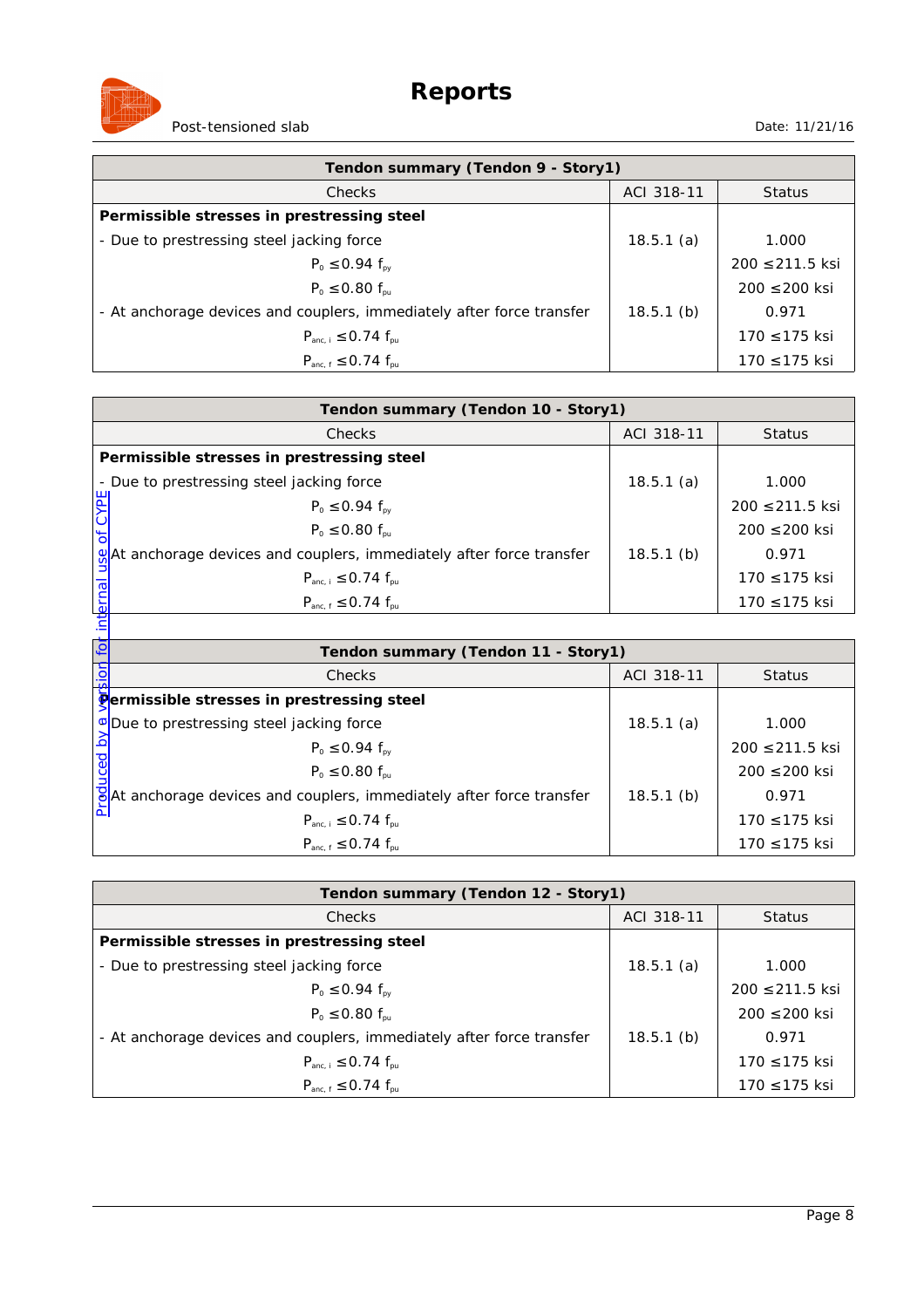

| Tendon summary (Tendon 13 - Story1)                                   |              |                   |
|-----------------------------------------------------------------------|--------------|-------------------|
| <b>Checks</b>                                                         | ACI 318-11   | <b>Status</b>     |
| Permissible stresses in prestressing steel                            |              |                   |
| - Due to prestressing steel jacking force                             | 18.5.1(a)    | 1.000             |
| $P_0 \le 0.94 f_{\text{av}}$                                          |              | 200 ≤ 211.5 ksi   |
| $P_0 \le 0.80 f_{\text{pu}}$                                          |              | $200 \le 200$ ksi |
| - At anchorage devices and couplers, immediately after force transfer | $18.5.1$ (b) | 0.971             |
| $P_{anc, i} \le 0.74 f_{pu}$                                          |              | $170 \le 175$ ksi |
| $P_{\text{anc. f}} \le 0.74 f_{\text{nu}}$                            |              | 170 ≤ 175 ksi     |

| Tendon summary (Tendon 14 - Story1)                                               |              |                   |  |
|-----------------------------------------------------------------------------------|--------------|-------------------|--|
| <b>Checks</b>                                                                     | ACI 318-11   | <b>Status</b>     |  |
| Permissible stresses in prestressing steel                                        |              |                   |  |
| - Due to prestressing steel jacking force                                         | 18.5.1(a)    | 1.000             |  |
| $P_0 \le 0.94 f_{\text{py}}$                                                      |              | 200 ≤ 211.5 ksi   |  |
| $P_0 \le 0.80 f_{\text{pu}}$                                                      |              | $200 \le 200$ ksi |  |
| $\mathcal{Q}$ At anchorage devices and couplers, immediately after force transfer | $18.5.1$ (b) | 0.971             |  |
| $P_{anc,i} \le 0.74 f_{nu}$                                                       |              | $170 \le 175$ ksi |  |
| $P_{anc.f} \leq 0.74 f_{pu}$                                                      |              | 170 ≤ 175 ksi     |  |
|                                                                                   |              |                   |  |

| ψĚ       | $P_0 \le 0.94 f_{\text{py}}$                                                      |              | $200 \le 211.5$ ksi |
|----------|-----------------------------------------------------------------------------------|--------------|---------------------|
|          | $P_0 \leq 0.80 f_{\text{out}}$                                                    |              | $200 \le 200$ ksi   |
|          | %At anchorage devices and couplers, immediately after force transfer              | $18.5.1$ (b) | 0.971               |
| $\sigma$ | $P_{anc,i} \le 0.74 f_{nu}$                                                       |              | 170 ≤ 175 ksi       |
| interna  | $P_{anc.f} \leq 0.74 f_{pu}$                                                      |              | 170 ≤ 175 ksi       |
|          |                                                                                   |              |                     |
| ίō       | Tendon summary (Tendon 16 - Story1)                                               |              |                     |
|          | <b>Checks</b>                                                                     | ACI 318-11   | <b>Status</b>       |
|          | <b>Permissible stresses in prestressing steel</b>                                 |              |                     |
|          | <b>V</b> Due to prestressing steel jacking force                                  | 18.5.1(a)    | 1.000               |
| ರ        | $P_0 \le 0.94 f_{\text{ov}}$                                                      |              | 200 ≤ 211.5 ksi     |
|          | $P_0 \leq 0.80 f_{\text{nu}}$                                                     |              | 200 ≤ 200 ksi       |
|          | $\frac{1}{2}$ At anchorage devices and couplers, immediately after force transfer | $18.5.1$ (b) | 0.971               |
|          | $P_{anc,i} \le 0.74 f_{nu}$                                                       |              | 170 ≤ 175 ksi       |
|          | $P_{anc, f} \le 0.74 f_{pu}$                                                      |              | 170 ≤ 175 ksi       |

| Tendon summary (Tendon 17 - Story1)                                   |              |                   |
|-----------------------------------------------------------------------|--------------|-------------------|
| <b>Checks</b>                                                         | ACI 318-11   | <b>Status</b>     |
| Permissible stresses in prestressing steel                            |              |                   |
| - Due to prestressing steel jacking force                             | 18.5.1(a)    | 1.000             |
| $P_0 \le 0.94 f_{\text{av}}$                                          |              | 200 ≤ 211.5 ksi   |
| $P_0 \le 0.80 f_{\text{pu}}$                                          |              | $200 \le 200$ ksi |
| - At anchorage devices and couplers, immediately after force transfer | $18.5.1$ (b) | 0.971             |
| $P_{anc,i} \le 0.74 f_{nu}$                                           |              | 170 ≤ 175 ksi     |
| $P_{\text{anc. f}} \le 0.74 f_{\text{nu}}$                            |              | 170 ≤ 175 ksi     |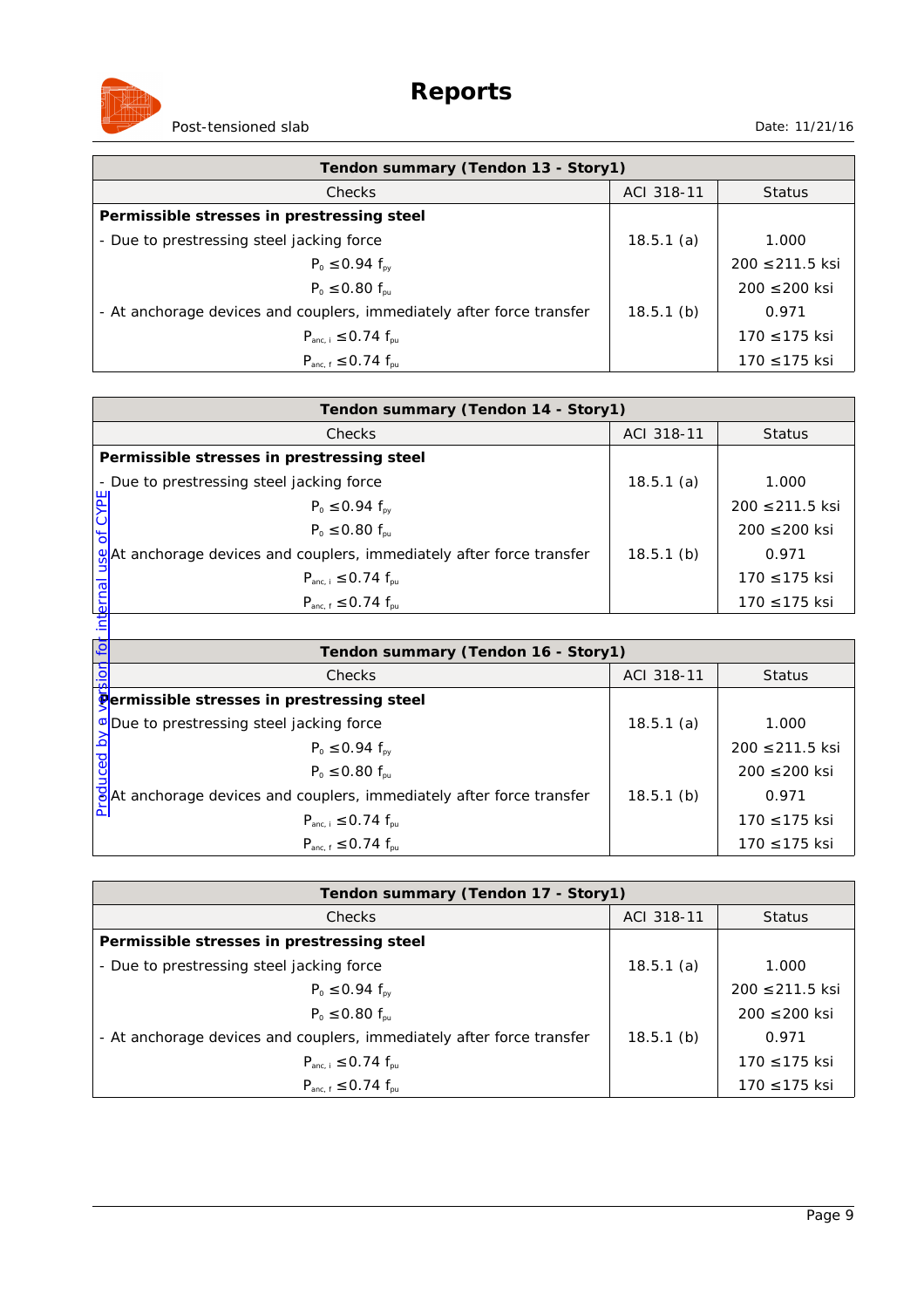

| Tendon summary (Tendon 18 - Story1)                                   |              |                   |
|-----------------------------------------------------------------------|--------------|-------------------|
| Checks                                                                | ACI 318-11   | <b>Status</b>     |
| Permissible stresses in prestressing steel                            |              |                   |
| - Due to prestressing steel jacking force                             | 18.5.1(a)    | 1.000             |
| $P_0 \le 0.94 f_{\text{av}}$                                          |              | 200 ≤ 211.5 ksi   |
| $P_0 \le 0.80 f_{\text{pu}}$                                          |              | $200 \le 200$ ksi |
| - At anchorage devices and couplers, immediately after force transfer | $18.5.1$ (b) | 0.971             |
| $P_{anc, i} \le 0.74 f_{pu}$                                          |              | 170 ≤ 175 ksi     |
| $P_{\text{anc. f}} \le 0.74 f_{\text{nu}}$                            |              | 170 ≤ 175 ksi     |

| Tendon summary (Tendon 19 - Story1)                                               |              |                   |  |
|-----------------------------------------------------------------------------------|--------------|-------------------|--|
| <b>Checks</b>                                                                     | ACI 318-11   | <b>Status</b>     |  |
| Permissible stresses in prestressing steel                                        |              |                   |  |
| - Due to prestressing steel jacking force                                         | 18.5.1(a)    | 1.000             |  |
| $P_0 \le 0.94 f_{\text{py}}$                                                      |              | 200 ≤ 211.5 ksi   |  |
| $P_0 \le 0.80 f_{\text{pu}}$                                                      |              | $200 \le 200$ ksi |  |
| $\mathcal{Q}$ At anchorage devices and couplers, immediately after force transfer | $18.5.1$ (b) | 0.971             |  |
| $P_{anc,i} \le 0.74 f_{nu}$                                                       |              | $170 \le 175$ ksi |  |
| $P_{anc.f} \leq 0.74 f_{pu}$                                                      |              | 170 ≤ 175 ksi     |  |
|                                                                                   |              |                   |  |

| ψĚ       | $P_0 \le 0.94 f_{\text{py}}$                                                      |              | $200 \le 211.5$ ksi |
|----------|-----------------------------------------------------------------------------------|--------------|---------------------|
|          | $P_0 \leq 0.80 f_{\text{out}}$                                                    |              | $200 \le 200$ ksi   |
|          | %At anchorage devices and couplers, immediately after force transfer              | $18.5.1$ (b) | 0.971               |
| $\sigma$ | $P_{anc,i} \le 0.74 f_{nu}$                                                       |              | 170 ≤ 175 ksi       |
| interna  | $P_{anc.f} \leq 0.74 f_{pu}$                                                      |              | 170 ≤ 175 ksi       |
|          |                                                                                   |              |                     |
| ίō       | Tendon summary (Tendon 20 - Story1)                                               |              |                     |
|          | <b>Checks</b>                                                                     | ACI 318-11   | <b>Status</b>       |
|          | <b>Permissible stresses in prestressing steel</b>                                 |              |                     |
|          | <b>V</b> Due to prestressing steel jacking force                                  | 18.5.1(a)    | 1.000               |
| ರ        | $P_0 \le 0.94 f_{\text{ov}}$                                                      |              | 200 ≤ 211.5 ksi     |
|          | $P_0 \leq 0.80 f_{\text{nu}}$                                                     |              | 200 ≤ 200 ksi       |
|          | $\frac{1}{2}$ At anchorage devices and couplers, immediately after force transfer | $18.5.1$ (b) | 0.971               |
|          | $P_{anc,i} \le 0.74 f_{nu}$                                                       |              | 170 ≤ 175 ksi       |
|          | $P_{anc, f} \le 0.74 f_{pu}$                                                      |              | 170 ≤ 175 ksi       |

| Tendon summary (Tendon 22 - Story1)                                   |              |                     |
|-----------------------------------------------------------------------|--------------|---------------------|
| Checks                                                                | ACI 318-11   | <b>Status</b>       |
| Permissible stresses in prestressing steel                            |              |                     |
| - Due to prestressing steel jacking force                             | 18.5.1(a)    | 1.000               |
| $P_0 \le 0.94 f_{\text{av}}$                                          |              | $200 \le 211.5$ ksi |
| $P_0 \leq 0.80 f_{\text{nu}}$                                         |              | 200 ≤ 200 ksi       |
| - At anchorage devices and couplers, immediately after force transfer | $18.5.1$ (b) | 0.971               |
| $P_{\text{anc. i}} \le 0.74 f_{\text{nu}}$                            |              | 170 ≤ 175 ksi       |
| $P_{anc.f} \le 0.74 f_{pu}$                                           |              | 170 ≤ 175 ksi       |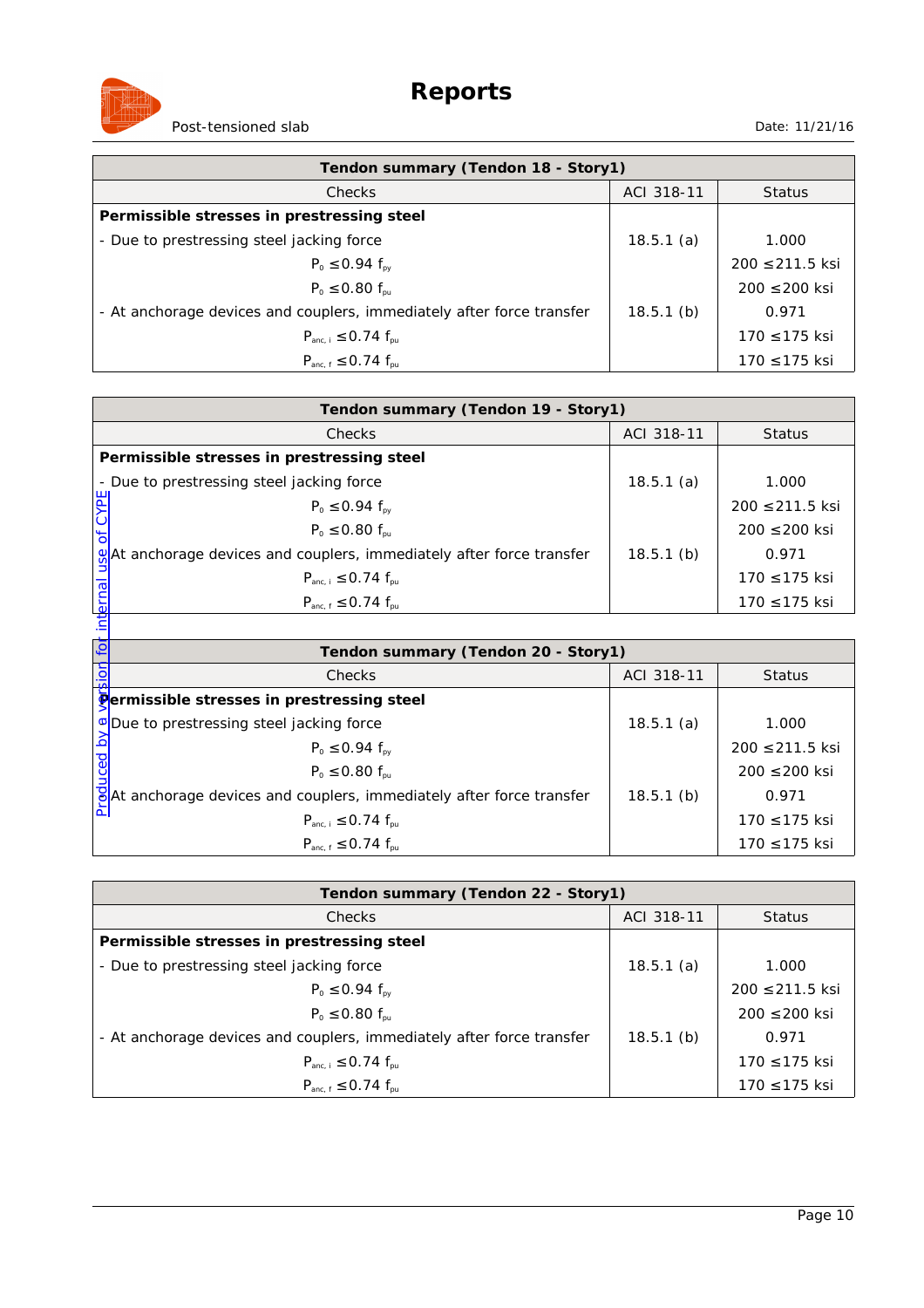

| Tendon summary (Tendon 23 - Story1)                                   |              |                   |
|-----------------------------------------------------------------------|--------------|-------------------|
| <b>Checks</b>                                                         | ACI 318-11   | <b>Status</b>     |
| Permissible stresses in prestressing steel                            |              |                   |
| - Due to prestressing steel jacking force                             | 18.5.1(a)    | 1.000             |
| $P_0 \le 0.94 f_{\text{av}}$                                          |              | 200 ≤ 211.5 ksi   |
| $P_0 \le 0.80 f_{\text{pu}}$                                          |              | $200 \le 200$ ksi |
| - At anchorage devices and couplers, immediately after force transfer | $18.5.1$ (b) | 0.971             |
| $P_{anc, i} \le 0.74 f_{pu}$                                          |              | $170 \le 175$ ksi |
| $P_{\text{anc. f}} \le 0.74 f_{\text{nu}}$                            |              | 170 ≤ 175 ksi     |

| Tendon summary (Tendon 24 - Story1)                                               |              |                   |  |
|-----------------------------------------------------------------------------------|--------------|-------------------|--|
| <b>Checks</b>                                                                     | ACI 318-11   | <b>Status</b>     |  |
| Permissible stresses in prestressing steel                                        |              |                   |  |
| - Due to prestressing steel jacking force                                         | 18.5.1(a)    | 1.000             |  |
| $P_0 \le 0.94 f_{\text{py}}$                                                      |              | 200 ≤ 211.5 ksi   |  |
| $P_0 \le 0.80 f_{\text{pu}}$                                                      |              | $200 \le 200$ ksi |  |
| $\mathcal{Q}$ At anchorage devices and couplers, immediately after force transfer | $18.5.1$ (b) | 0.971             |  |
| $P_{anc,i} \le 0.74 f_{nu}$                                                       |              | $170 \le 175$ ksi |  |
| $P_{anc.f} \leq 0.74 f_{pu}$                                                      |              | 170 ≤ 175 ksi     |  |
|                                                                                   |              |                   |  |

| ψĚ       | $P_0 \le 0.94 f_{\text{py}}$                                                      |              | $200 \le 211.5$ ksi |
|----------|-----------------------------------------------------------------------------------|--------------|---------------------|
|          | $P_0 \leq 0.80 f_{\text{out}}$                                                    |              | $200 \le 200$ ksi   |
|          | %At anchorage devices and couplers, immediately after force transfer              | $18.5.1$ (b) | 0.971               |
| $\sigma$ | $P_{anc,i} \le 0.74 f_{nu}$                                                       |              | 170 ≤ 175 ksi       |
| interna  | $P_{anc.f} \leq 0.74 f_{pu}$                                                      |              | 170 ≤ 175 ksi       |
|          |                                                                                   |              |                     |
| ίō       | Tendon summary (Tendon 25 - Story1)                                               |              |                     |
|          | <b>Checks</b>                                                                     | ACI 318-11   | <b>Status</b>       |
|          | <b>Permissible stresses in prestressing steel</b>                                 |              |                     |
|          | <b>V</b> Due to prestressing steel jacking force                                  | 18.5.1(a)    | 1.000               |
| ರ        | $P_0 \le 0.94 f_{\text{ov}}$                                                      |              | 200 ≤ 211.5 ksi     |
|          | $P_0 \leq 0.80 f_{\text{nu}}$                                                     |              | 200 ≤ 200 ksi       |
|          | $\frac{1}{2}$ At anchorage devices and couplers, immediately after force transfer | $18.5.1$ (b) | 0.971               |
|          | $P_{anc,i} \le 0.74 f_{nu}$                                                       |              | 170 ≤ 175 ksi       |
|          | $P_{anc, f} \le 0.74 f_{pu}$                                                      |              | 170 ≤ 175 ksi       |

| Tendon summary (Tendon 26 - Story1)                                   |              |                     |
|-----------------------------------------------------------------------|--------------|---------------------|
| <b>Checks</b>                                                         | ACI 318-11   | <b>Status</b>       |
| Permissible stresses in prestressing steel                            |              |                     |
| - Due to prestressing steel jacking force                             | 18.5.1(a)    | 1.000               |
| $P_0 \le 0.94 f_{\text{py}}$                                          |              | $200 \le 211.5$ ksi |
| $P_0 \leq 0.80 f_{\text{nu}}$                                         |              | $200 \le 200$ ksi   |
| - At anchorage devices and couplers, immediately after force transfer | $18.5.1$ (b) | 0.971               |
| $P_{\text{anc. i}} \le 0.74 f_{\text{nu}}$                            |              | 170 ≤ 175 ksi       |
| $P_{\text{anc. f}} \le 0.74 f_{\text{nu}}$                            |              | 170 ≤ 175 ksi       |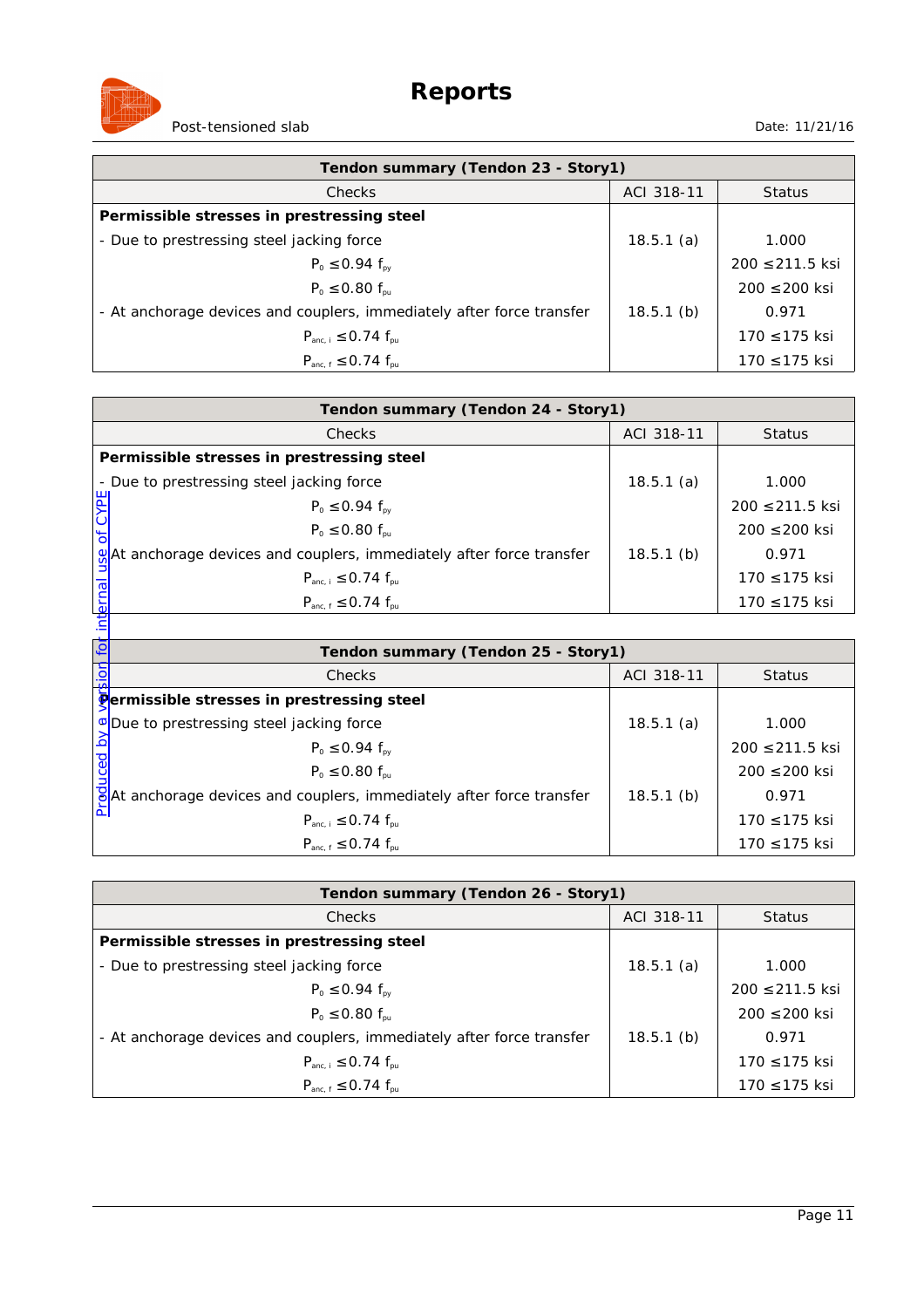

| Tendon summary (Tendon 27 - Story1)                                   |              |                   |
|-----------------------------------------------------------------------|--------------|-------------------|
| Checks                                                                | ACI 318-11   | <b>Status</b>     |
| Permissible stresses in prestressing steel                            |              |                   |
| - Due to prestressing steel jacking force                             | 18.5.1(a)    | 1.000             |
| $P_0 \le 0.94 f_{\text{av}}$                                          |              | 200 ≤ 211.5 ksi   |
| $P_0 \le 0.80 f_{\text{pu}}$                                          |              | $200 \le 200$ ksi |
| - At anchorage devices and couplers, immediately after force transfer | $18.5.1$ (b) | 0.971             |
| $P_{anc, i} \le 0.74 f_{pu}$                                          |              | 170 ≤ 175 ksi     |
| $P_{\text{anc. f}} \le 0.74 f_{\text{nu}}$                            |              | 170 ≤ 175 ksi     |

| Tendon summary (Tendon 28 - Story1)                                               |              |                   |  |
|-----------------------------------------------------------------------------------|--------------|-------------------|--|
| <b>Checks</b>                                                                     | ACI 318-11   | <b>Status</b>     |  |
| Permissible stresses in prestressing steel                                        |              |                   |  |
| - Due to prestressing steel jacking force                                         | 18.5.1(a)    | 1.000             |  |
| $P_0 \le 0.94 f_{\text{py}}$                                                      |              | 200 ≤ 211.5 ksi   |  |
| $P_0 \le 0.80 f_{\text{pu}}$                                                      |              | $200 \le 200$ ksi |  |
| $\mathcal{Q}$ At anchorage devices and couplers, immediately after force transfer | $18.5.1$ (b) | 0.971             |  |
| $P_{anc,i} \le 0.74 f_{nu}$                                                       |              | $170 \le 175$ ksi |  |
| $P_{anc.f} \leq 0.74 f_{pu}$                                                      |              | 170 ≤ 175 ksi     |  |
|                                                                                   |              |                   |  |

| ψĚ       | $P_0 \le 0.94 f_{\text{py}}$                                                      |              | $200 \le 211.5$ ksi |
|----------|-----------------------------------------------------------------------------------|--------------|---------------------|
|          | $P_0 \leq 0.80 f_{\text{out}}$                                                    |              | $200 \le 200$ ksi   |
|          | %At anchorage devices and couplers, immediately after force transfer              | $18.5.1$ (b) | 0.971               |
| $\sigma$ | $P_{anc,i} \le 0.74 f_{nu}$                                                       |              | 170 ≤ 175 ksi       |
| interna  | $P_{anc.f} \leq 0.74 f_{pu}$                                                      |              | 170 ≤ 175 ksi       |
|          |                                                                                   |              |                     |
| ίō       | Tendon summary (Tendon 29 - Story1)                                               |              |                     |
|          | <b>Checks</b>                                                                     | ACI 318-11   | <b>Status</b>       |
|          | <b>Permissible stresses in prestressing steel</b>                                 |              |                     |
|          | <b>V</b> Due to prestressing steel jacking force                                  | 18.5.1(a)    | 1.000               |
| ರ        | $P_0 \le 0.94 f_{\text{ov}}$                                                      |              | 200 ≤ 211.5 ksi     |
|          | $P_0 \leq 0.80 f_{\text{nu}}$                                                     |              | 200 ≤ 200 ksi       |
|          | $\frac{1}{2}$ At anchorage devices and couplers, immediately after force transfer | $18.5.1$ (b) | 0.971               |
|          | $P_{anc,i} \le 0.74 f_{nu}$                                                       |              | 170 ≤ 175 ksi       |
|          | $P_{anc, f} \le 0.74 f_{pu}$                                                      |              | 170 ≤ 175 ksi       |

| Tendon summary (Tendon 30 - Story1)                                   |              |                     |
|-----------------------------------------------------------------------|--------------|---------------------|
| Checks                                                                | ACI 318-11   | <b>Status</b>       |
| Permissible stresses in prestressing steel                            |              |                     |
| - Due to prestressing steel jacking force                             | 18.5.1(a)    | 1.000               |
| $P_0 \le 0.94 f_{\text{av}}$                                          |              | $200 \le 211.5$ ksi |
| $P_0 \leq 0.80 f_{\text{nu}}$                                         |              | 200 ≤ 200 ksi       |
| - At anchorage devices and couplers, immediately after force transfer | $18.5.1$ (b) | 0.971               |
| $P_{\text{anc. i}} \le 0.74 f_{\text{nu}}$                            |              | 170 ≤ 175 ksi       |
| $P_{anc.f} \le 0.74 f_{pu}$                                           |              | 170 ≤ 175 ksi       |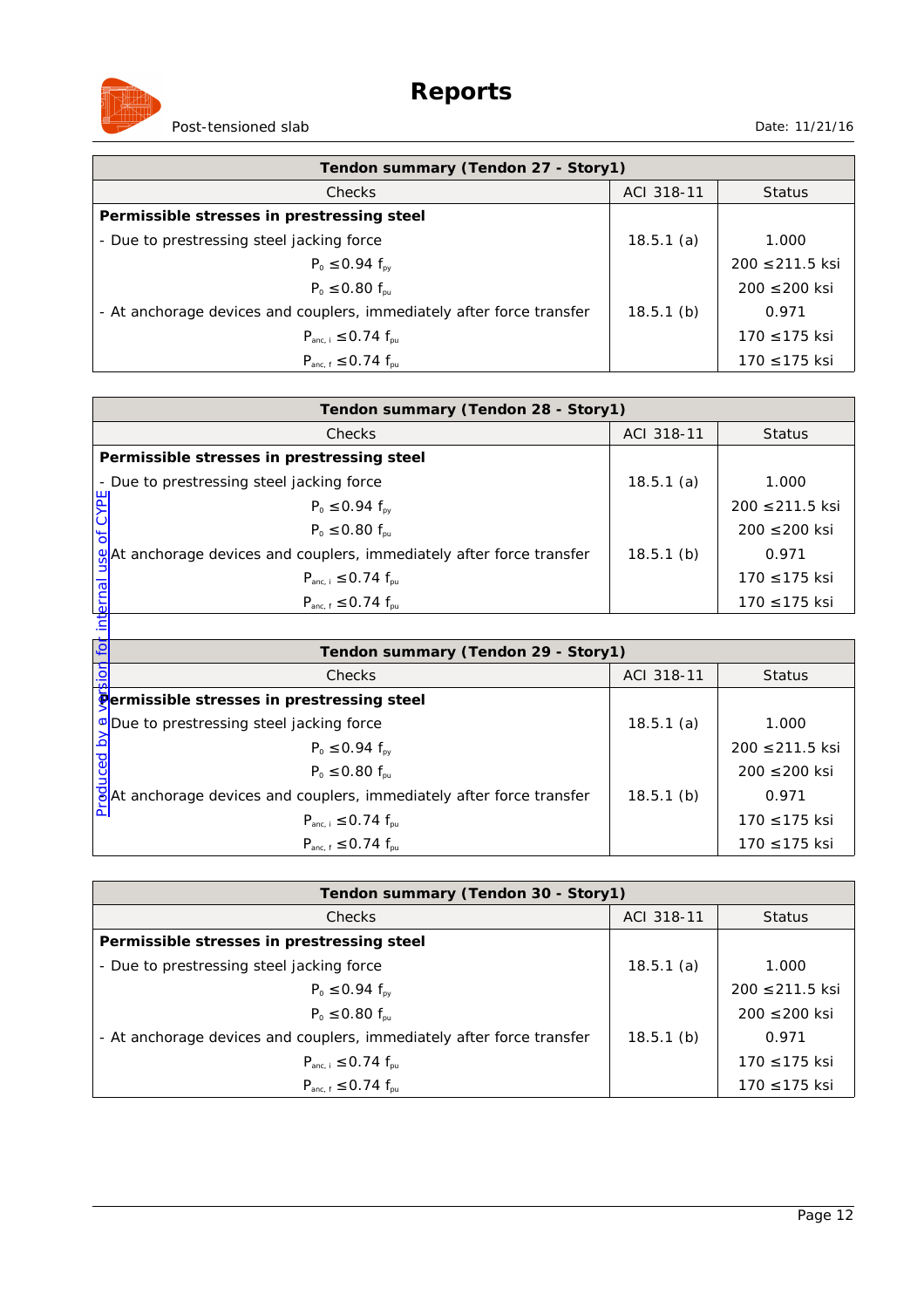

| Tendon summary (Tendon 31 - Story1)                                   |              |                   |
|-----------------------------------------------------------------------|--------------|-------------------|
| <b>Checks</b>                                                         | ACI 318-11   | <b>Status</b>     |
| Permissible stresses in prestressing steel                            |              |                   |
| - Due to prestressing steel jacking force                             | 18.5.1(a)    | 1.000             |
| $P_0 \le 0.94 f_{\text{av}}$                                          |              | 200 ≤ 211.5 ksi   |
| $P_0 \le 0.80 f_{\text{pu}}$                                          |              | $200 \le 200$ ksi |
| - At anchorage devices and couplers, immediately after force transfer | $18.5.1$ (b) | 0.971             |
| $P_{anc, i} \le 0.74 f_{pu}$                                          |              | $170 \le 175$ ksi |
| $P_{\text{anc. f}} \le 0.74 f_{\text{nu}}$                            |              | 170 ≤ 175 ksi     |

|                    | Tendon summary (Tendon 32 - Story1)                                               |              |                   |  |
|--------------------|-----------------------------------------------------------------------------------|--------------|-------------------|--|
|                    | <b>Checks</b>                                                                     | ACI 318-11   | <b>Status</b>     |  |
|                    | Permissible stresses in prestressing steel                                        |              |                   |  |
|                    | - Due to prestressing steel jacking force                                         | 18.5.1(a)    | 1.000             |  |
|                    | $P_0 \le 0.94 f_{\text{av}}$                                                      |              | 200 ≤ 211.5 ksi   |  |
|                    | $P_0 \leq 0.80 f_{\text{out}}$                                                    |              | $200 \le 200$ ksi |  |
|                    | $\mathcal{Q}$ At anchorage devices and couplers, immediately after force transfer | $18.5.1$ (b) | 0.971             |  |
|                    | $P_{anc, i} \le 0.74 f_{pu}$                                                      |              | 170 ≤ 175 ksi     |  |
| $rac{1}{\sqrt{2}}$ | $P_{anc, f} \le 0.74 f_{pu}$                                                      |              | 170 ≤ 175 ksi     |  |
|                    |                                                                                   |              |                   |  |

| Ä                                                              | $P_0 \le 0.94 f_{\text{py}}$                                                      |              | $200 \le 211.5$ ksi |
|----------------------------------------------------------------|-----------------------------------------------------------------------------------|--------------|---------------------|
|                                                                | $P_0 \leq 0.80 f_{\text{out}}$                                                    |              | $200 \le 200$ ksi   |
|                                                                | At anchorage devices and couplers, immediately after force transfer               | $18.5.1$ (b) | 0.971               |
| $\sigma$                                                       | $P_{anc, i} \le 0.74 f_{pu}$                                                      |              | 170 ≤ 175 ksi       |
| interna                                                        | $P_{anc, f} \le 0.74 f_{pu}$                                                      |              | 170 ≤ 175 ksi       |
|                                                                |                                                                                   |              |                     |
| $\overline{\mathsf{C}}$<br>Tendon summary (Tendon 33 - Story1) |                                                                                   |              |                     |
|                                                                | <b>Checks</b>                                                                     | ACI 318-11   | <b>Status</b>       |
|                                                                | Permissible stresses in prestressing steel                                        |              |                     |
|                                                                | <b>V</b> Due to prestressing steel jacking force                                  | 18.5.1(a)    | 1.000               |
|                                                                | $P_0 \le 0.94 f_{av}$                                                             |              | $200 \le 211.5$ ksi |
|                                                                | $P_0 \leq 0.80 f_{\text{nu}}$                                                     |              | 200 ≤ 200 ksi       |
|                                                                | $\frac{1}{6}$ At anchorage devices and couplers, immediately after force transfer | $18.5.1$ (b) | 0.971               |
|                                                                | $P_{anc,i} \le 0.74 f_{nu}$                                                       |              | 170 ≤ 175 ksi       |
|                                                                | $P_{\text{anc. f}} \le 0.74 f_{\text{nu}}$                                        |              | 170 ≤ 175 ksi       |

| Tendon summary (Tendon 34 - Story1)                                   |              |                   |
|-----------------------------------------------------------------------|--------------|-------------------|
| <b>Checks</b>                                                         | ACI 318-11   | <b>Status</b>     |
| Permissible stresses in prestressing steel                            |              |                   |
| - Due to prestressing steel jacking force                             | 18.5.1(a)    | 1.000             |
| $P_0 \le 0.94 f_{\text{av}}$                                          |              | 200 ≤ 211.5 ksi   |
| $P_0 \le 0.80 f_{\text{pu}}$                                          |              | $200 \le 200$ ksi |
| - At anchorage devices and couplers, immediately after force transfer | $18.5.1$ (b) | 0.971             |
| $P_{anc,i} \le 0.74 f_{nu}$                                           |              | 170 ≤ 175 ksi     |
| $P_{anc, f} \le 0.74 f_{pu}$                                          |              | 170 ≤ 175 ksi     |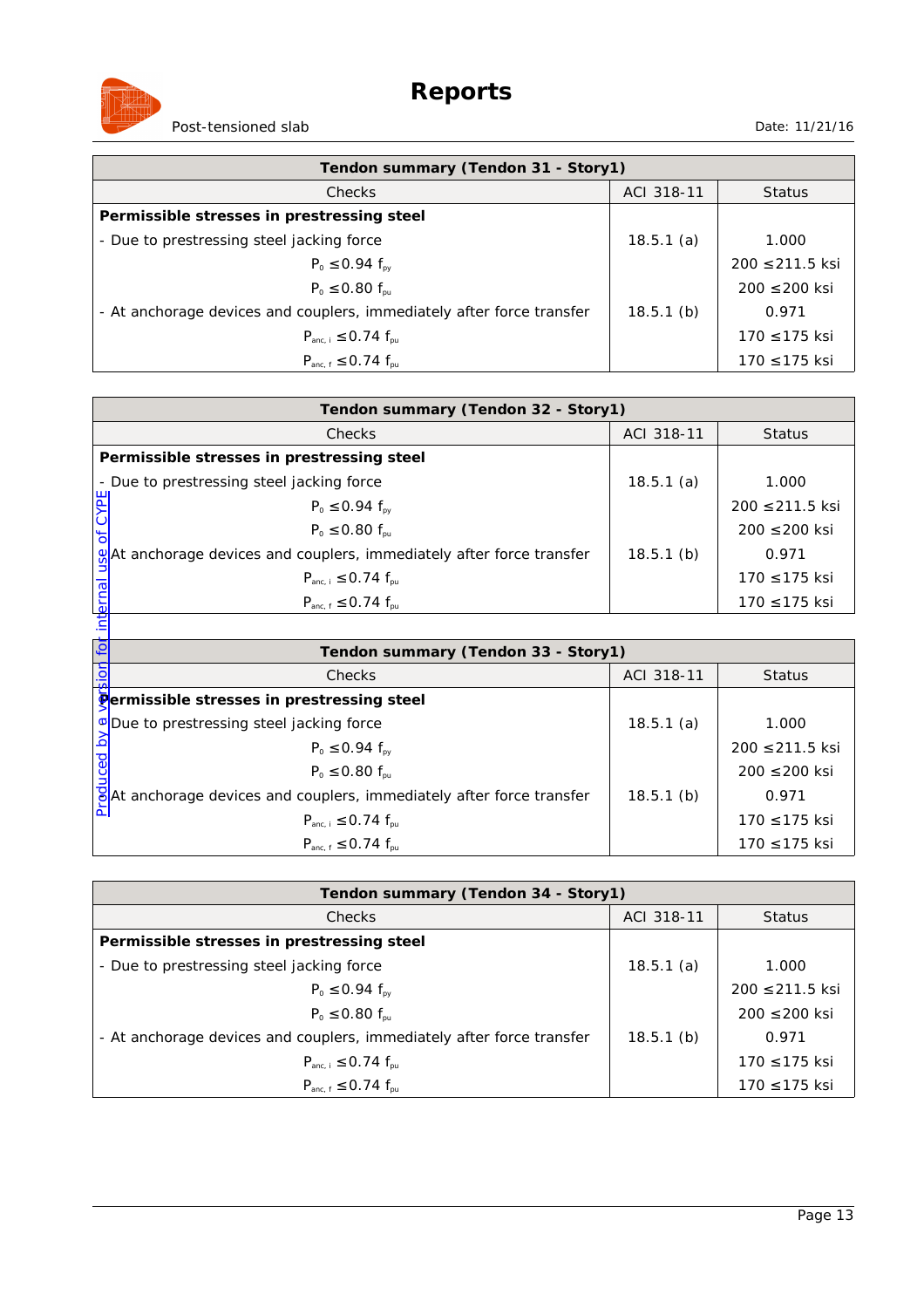

| Tendon summary (Tendon 35 - Story1)                                   |              |                   |
|-----------------------------------------------------------------------|--------------|-------------------|
| <b>Checks</b>                                                         | ACI 318-11   | <b>Status</b>     |
| Permissible stresses in prestressing steel                            |              |                   |
| - Due to prestressing steel jacking force                             | 18.5.1(a)    | 1.000             |
| $P_0 \le 0.94 f_{\text{av}}$                                          |              | 200 ≤ 211.5 ksi   |
| $P_0 \leq 0.80 f_{\text{pu}}$                                         |              | $200 \le 200$ ksi |
| - At anchorage devices and couplers, immediately after force transfer | $18.5.1$ (b) | 0.971             |
| $P_{anc, i} \le 0.74 f_{pu}$                                          |              | $170 \le 175$ ksi |
| $P_{\text{anc. f}} \le 0.74 f_{\text{nu}}$                            |              | 170 ≤ 175 ksi     |

| Tendon summary (Tendon 36 - Story1)                                               |              |                   |  |
|-----------------------------------------------------------------------------------|--------------|-------------------|--|
| <b>Checks</b>                                                                     | ACI 318-11   | <b>Status</b>     |  |
| Permissible stresses in prestressing steel                                        |              |                   |  |
| - Due to prestressing steel jacking force                                         | 18.5.1(a)    | 1.000             |  |
| $P_0 \le 0.94 f_{\text{py}}$                                                      |              | 200 ≤ 211.5 ksi   |  |
| $P_0 \le 0.80 f_{\text{pu}}$                                                      |              | $200 \le 200$ ksi |  |
| $\mathcal{Q}$ At anchorage devices and couplers, immediately after force transfer | $18.5.1$ (b) | 0.971             |  |
| $P_{anc,i} \le 0.74 f_{nu}$                                                       |              | $170 \le 175$ ksi |  |
| $P_{anc.f} \leq 0.74 f_{pu}$                                                      |              | 170 ≤ 175 ksi     |  |
|                                                                                   |              |                   |  |

| ψĚ                                        | $P_0 \le 0.94 f_{\text{py}}$                                                      |              | $200 \le 211.5$ ksi |
|-------------------------------------------|-----------------------------------------------------------------------------------|--------------|---------------------|
|                                           | $P_0 \leq 0.80 f_{\text{out}}$                                                    |              | $200 \le 200$ ksi   |
|                                           | %At anchorage devices and couplers, immediately after force transfer              | $18.5.1$ (b) | 0.971               |
| $\sigma$                                  | $P_{anc,i} \le 0.74 f_{nu}$                                                       |              | 170 ≤ 175 ksi       |
| interna                                   | $P_{anc.f} \leq 0.74 f_{pu}$                                                      |              | 170 ≤ 175 ksi       |
|                                           |                                                                                   |              |                     |
| ίō<br>Tendon summary (Tendon 37 - Story1) |                                                                                   |              |                     |
|                                           | <b>Checks</b>                                                                     | ACI 318-11   | <b>Status</b>       |
|                                           | <b>Permissible stresses in prestressing steel</b>                                 |              |                     |
|                                           | <b>V</b> Due to prestressing steel jacking force                                  | 18.5.1(a)    | 1.000               |
| ರ                                         | $P_0 \le 0.94 f_{\text{ov}}$                                                      |              | 200 ≤ 211.5 ksi     |
|                                           | $P_0 \leq 0.80 f_{\text{nu}}$                                                     |              | 200 ≤ 200 ksi       |
|                                           | $\frac{1}{2}$ At anchorage devices and couplers, immediately after force transfer | $18.5.1$ (b) | 0.971               |
|                                           | $P_{anc,i} \le 0.74 f_{nu}$                                                       |              | 170 ≤ 175 ksi       |
|                                           | $P_{anc, f} \le 0.74 f_{pu}$                                                      |              | 170 ≤ 175 ksi       |

| Tendon summary (Tendon 40 - Story1)                                   |              |                     |
|-----------------------------------------------------------------------|--------------|---------------------|
| <b>Checks</b>                                                         | ACI 318-11   | <b>Status</b>       |
| Permissible stresses in prestressing steel                            |              |                     |
| - Due to prestressing steel jacking force                             | 18.5.1(a)    | 1.000               |
| $P_0 \le 0.94 f_{\text{py}}$                                          |              | $200 \le 211.5$ ksi |
| $P_0 \leq 0.80 f_{\text{nu}}$                                         |              | $200 \le 200$ ksi   |
| - At anchorage devices and couplers, immediately after force transfer | $18.5.1$ (b) | 0.971               |
| $P_{\text{anc. i}} \le 0.74 f_{\text{nu}}$                            |              | 170 ≤ 175 ksi       |
| $P_{\text{anc. f}} \le 0.74 f_{\text{nu}}$                            |              | 170 ≤ 175 ksi       |